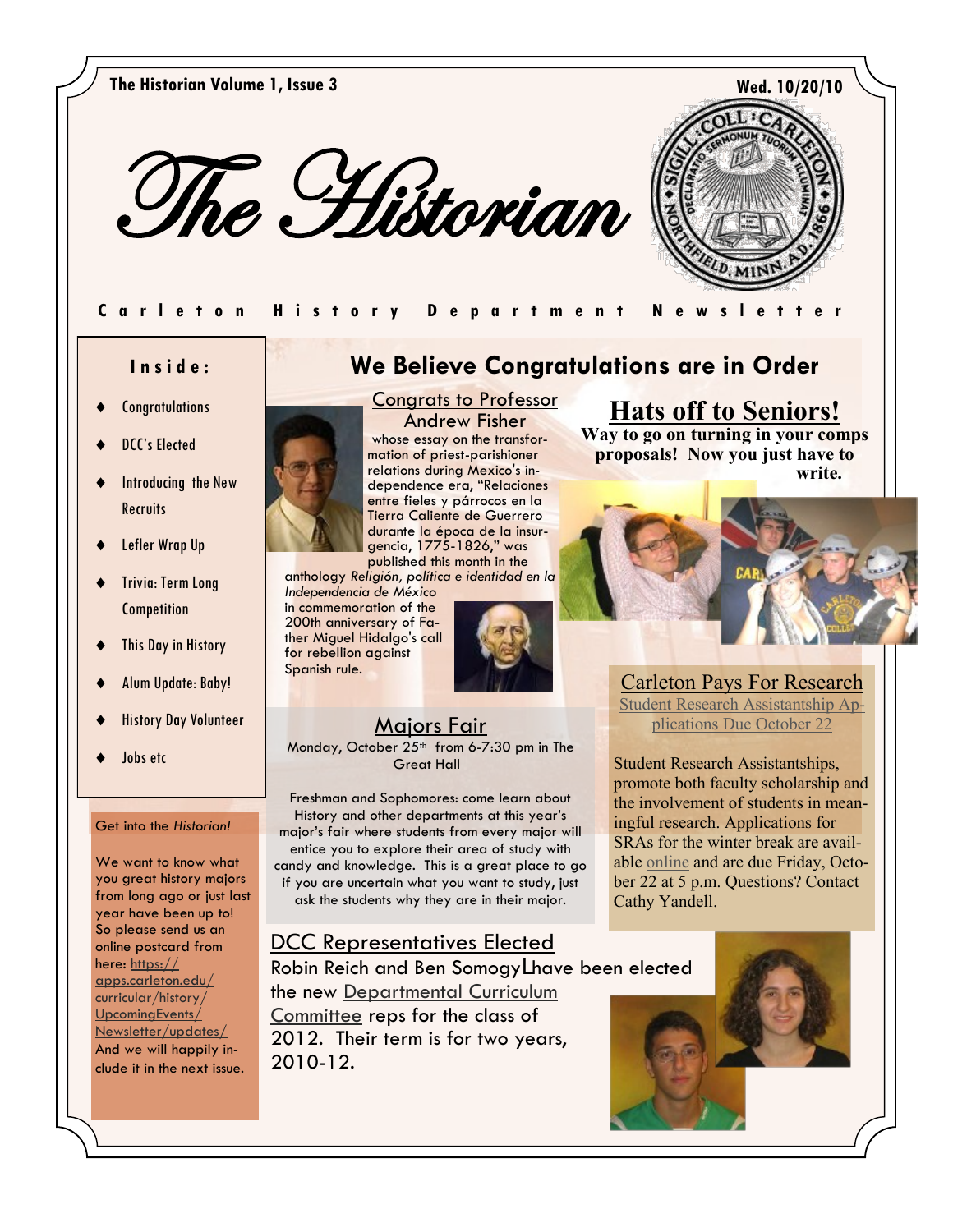# Introducing the Newbies (Juniors)

To help us get to know the newly declared history majors, we sent investigative reporter Rachel Schwartz into the field. What she discovered with her unprecedented access will blow open the doors to the secretive club, known as "the history department". The three subjects were chosen for their intellect, good looks, geographical diversity, and willingness to respond to Rachel. [Editor"s clarifying comments included in brackets]

Becca Litwin, South Orange, NJ. James Kerson, NY, NY. Robin Reich, NY, NY.

What is your primary field of study? **Becca**: "Latin America." **James**: "American History." **Robin**: "Ancient and Medieval Europe"

Are you enrolled in a history class right now:

> **Becca**: No… [Awww, come on] **James: I'm currently taking David**



Tompkins" Modern Central Europe. [he"s also in Intro to European Studies with David] **Robin**: "Two: Serena Zabin's 298 and Bill North's 395." [cough, *overachiever*, cough cough]

### What class did you take that made you want to become a history major?

**Becca**: It would have to be my Freshman Seminar: The Age of Elizabeth with Susannah Ottaway. I think Susannah had a lot to do with my declaring history. [and this is why everybody should take a history freshman seminar] **James**: My Freshman Seminary with Harry Williams: Black Slaves, White Masters.[see!] **Robin**: I knew I wanted to be a history major since before I applied, so I pretty much dove right in. I think my favorite class has been Bill North's Institutional Structure and Culture in Medieval Europe because it both gave a really comprehensive overview of monasticism and other institutions of medieval Europe, and brought up some really interesting questions about the nature of bias and belonging to a group. It's that kind of combination of researching a specific topic and considering more essential questions about human nature that make me really like studying history. [...] don't even know what to say after that...you go girl?]

### Who is your historical crush?

**Becca**: Emiliano Zapata (a leader of the Mexican Revolution)... that face, that goatee… umph![umph indeed, probably all he could say under the mustache] **James**: Winston Churchill, he was a pretty cute guy. **Robin**: I should say someone like Constantine, but it's actually Otto von Bismarck. First of all, look at him: Second, his influence as a single person shaping the modern western world is just incredible. [We are sensing a musta-



chioed theme, and all Churchill needs is a little bit of blackout to fit in]

What revolution do you think was the most revolutionary?

**Becca**: The French Revolution.

**James**: The Polish Revolution. I bet no one expected that! [yup, you got us there... I may be endangering my role as senior history major but…what was the Polish Revolution? Sorry Poland]

**Robin**: The Scientific Revolution. It was so significant in shaping not only what we think, but how we think. [I think you just broke the thought fourth wall or something]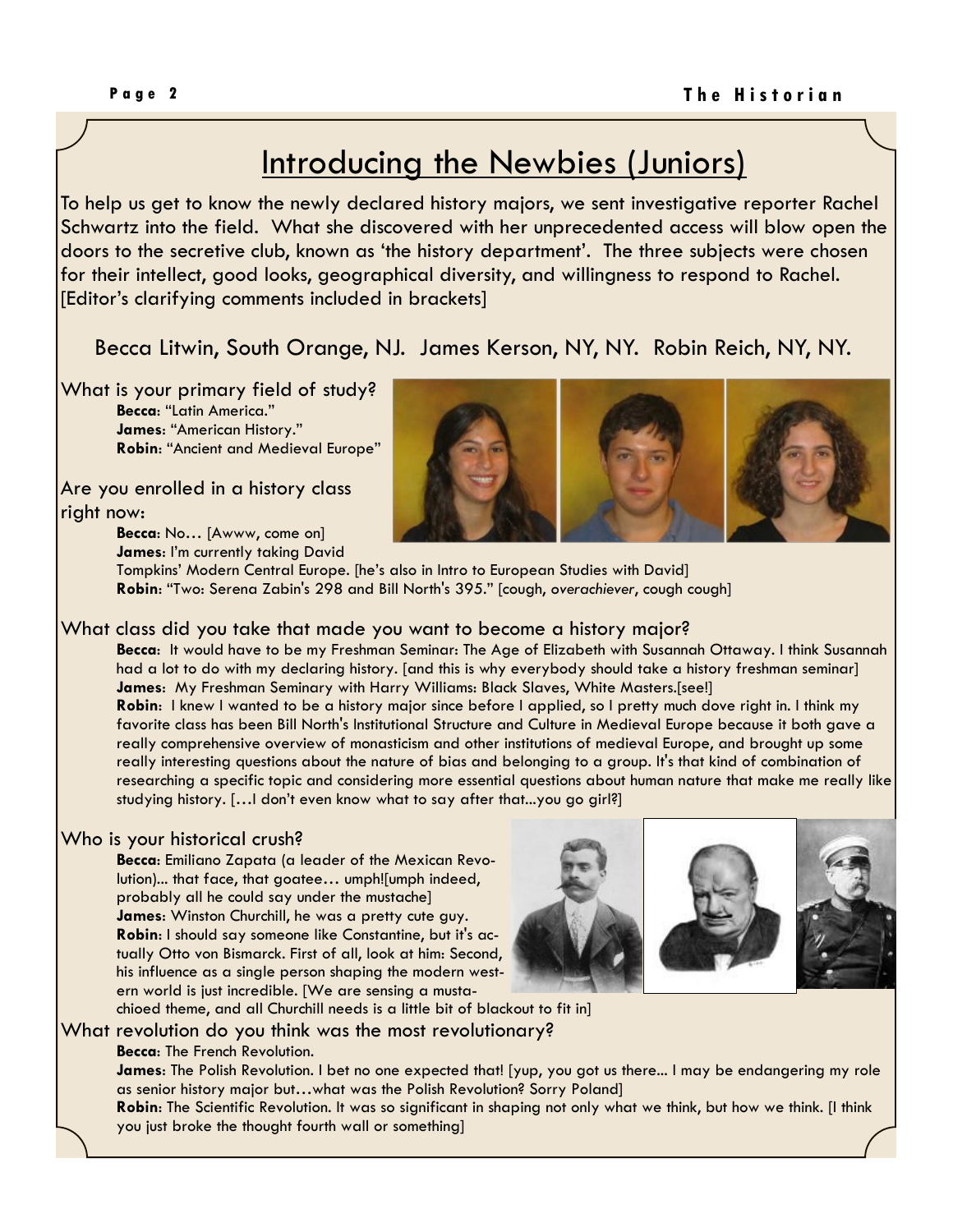### **T h e H i s t o r i a n V o l u m e 1 , I s s u e 3 P a g e 3**

# **Wonderful Lefler Speaker**



### Two weeks ago, Thursday, the history department was pleased to host Lefler speaker Kathleen Brown. Students enjoyed the opportunity to eat lunch with her when she not only shared some great insights on her book *Foul Bodies: Cleanliness in Early America* (Yale, 2009), but joined in

a debate about the pros and cons of historical fiction. Professor Brown also dropped into a couple of classes but the highlight of her visit was her talk "Am I Not a Man and a Brother." In this insightful presentation, she questioned the relationship between popular ideas and formal definitions of humanness during the abolition movement. She explored the ways in which the movement may have entrenched the exclusion of women from human rights because of the gendered nature of its appeal. Professor Brown drew on many innovative sources, including current feminist, transgender and queer theories to formulate her thinking on the topic. Her exciting approach gave all who attended the lecture much to think about and we will look forward to hearing more as her research progresses.

> TRIVIA Email answers to: lavim@carleton.edu

1. Who led the American Continental Army and the French Army to a victory in the *Siege of Yorktown*? 2. Which American President signed the *Helsinki Accords*, marking a move towards [détente](http://en.wikipedia.org/wiki/D%C3%A9tente) in the [Cold War?](http://en.wikipedia.org/wiki/Cold_War)  3. Which marriage led to the unification of the Kingdom of Aragon and the Kingdom of Castile and the foun-

dation of the Kingdom of Spain? 4. Why did the Arab members of OPEC decided to enforce an oil embargo against several Western countries, such as the United States and the Netherlands, and reduce oil supply in October 1973?

5. Identify the person in this picture. (Upper Left) Last Week's Answers:

1. Railroad Strike: Martinsburg, West Virginia, USA; the cutting of wages for the second time in a year by the Baltimore & Ohio Railroad.

2. Yusuf Aramanli, the Pasha of Tripoli, declared war on the United States in 1801, he demanded a tribute \$250,000 from the US for protecting American merchant vessels.

3. The infamous 'Munich Agreement', in which the Sudetenland was taken away from Czechoslovakia and given to Nazi Germany, was signed by Nazi Germany, Italy, Great Britain, and France.

- 4. Duke of Wellington.
- 5. Franz Joseph I of Austria.

## **This Day in History, October 20th**

[1803](http://en.wikipedia.org/wiki/1803) – The [United States Senate](http://en.wikipedia.org/wiki/United_States_Senate) ratifies the [Louisiana Purchase.](http://en.wikipedia.org/wiki/Louisiana_Purchase) 

[1818](http://en.wikipedia.org/wiki/1818) – [The Convention of 1818 s](http://en.wikipedia.org/wiki/Treaty_of_1818)igned between the United States and the United Kingdom which, among other things, settled the Canada – [United States border](http://en.wikipedia.org/wiki/Canada_%E2%80%93_United_States_border) on the [49th parallel f](http://en.wikipedia.org/wiki/49th_parallel_north)or most of its length. [1859](http://en.wikipedia.org/wiki/1859) – [John Dewey,](http://en.wikipedia.org/wiki/John_Dewey) American philosopher born (d. 1952)

[1931](http://en.wikipedia.org/wiki/1931) – [Mickey Mantle,](http://en.wikipedia.org/wiki/Mickey_Mantle) American baseball player born (d. 1995)

1944 – [General Douglas MacArthur](http://en.wikipedia.org/wiki/General_Douglas_MacArthur) fulfills his promise to return to the [Philippines w](http://en.wikipedia.org/wiki/Philippines)hen he commands an Allied assault on the islands, reclaiming them from the [Japanese d](http://en.wikipedia.org/wiki/Japan)uring the [Second World War.](http://en.wikipedia.org/wiki/Second_World_War) 

[1947](http://en.wikipedia.org/wiki/1947) – The [House Un-American Activities Committee](http://en.wikipedia.org/wiki/House_Un-American_Activities_Committee) begins its investigation into [Communist](http://en.wikipedia.org/wiki/Communism) infiltration of [Hollywood,](http://en.wikipedia.org/wiki/Hollywood) resulting in a blacklist that prevents some

from working in the industry for years. 1971 – [Snoop Dogg,](http://en.wikipedia.org/wiki/Snoop_Dogg) American rapper born 1973 – The [Sydney](http://en.wikipedia.org/wiki/Sydney_Opera_House)  [Opera House o](http://en.wikipedia.org/wiki/Sydney_Opera_House)pens.